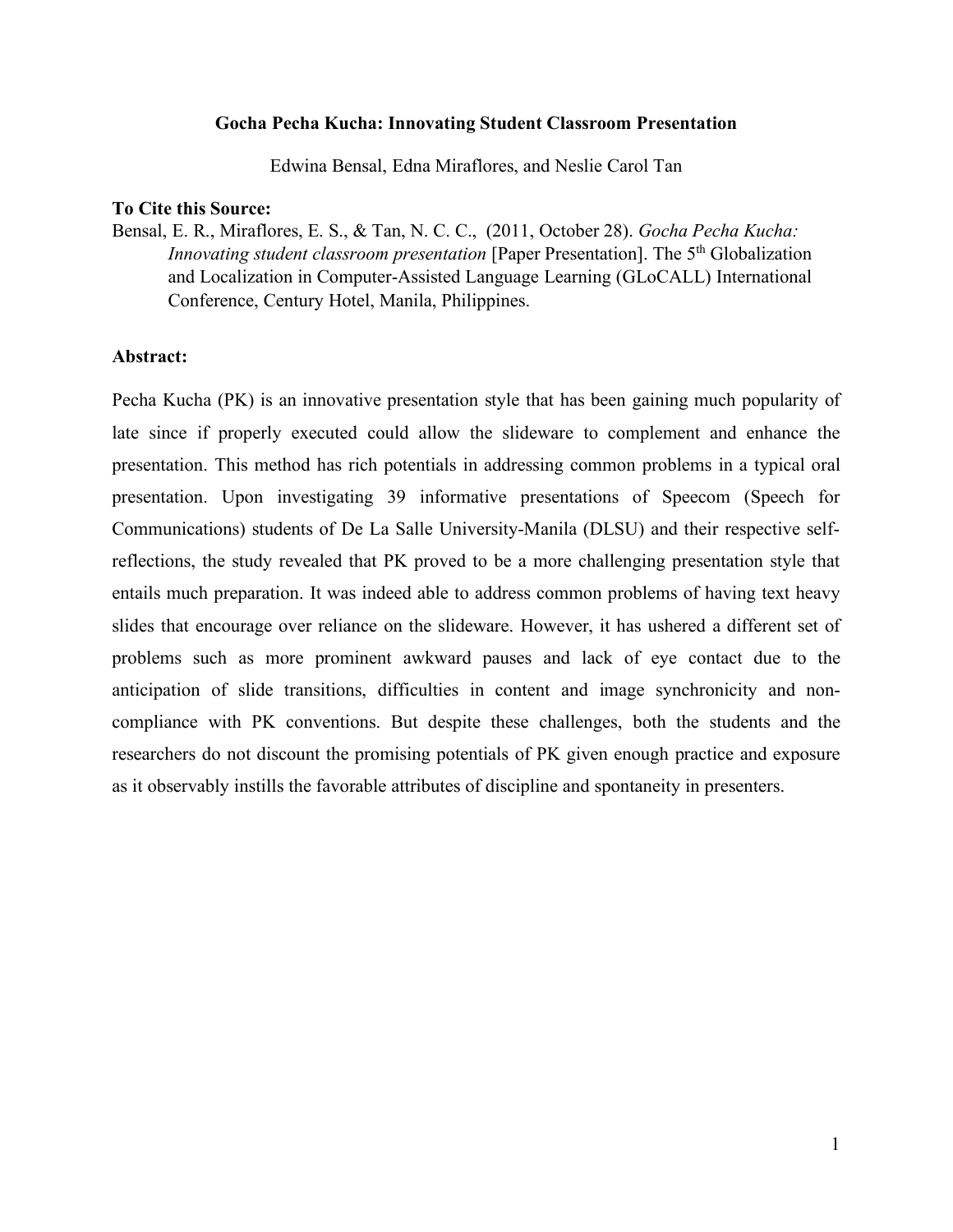## **Introduction**

Powerpoint (PP) is widespread pervasively in various disciplines most especially in education arena – classroom set up, meetings, conferences, and the like. However, the reality showed that many students' presentations fall into several areas as they apply the traditional PP style in presenting. This can be because of heavy text slides, irrelevant graphics, over animated slides, too many slides, and reading all the text in the slides; thus, they failed to effectively communicate (Keller, 2003; McDonald, 2004). In fact, PP can be "one of the best presentation software applications that can help students be better presenters given the right training and exposure, in order for them to have the power to make a point" (Bensal, Miraflores, Misolas, and Tan, 2010). Gallian (1998) even reiterated in his article that this skill can give them an edge not only as students but also as future professionals.

From these concerns, many teachers tried to explore different ways to remedy the weaknesses and to make the presentations effective and successful. Some of them used other methods like Takahashi, Lessig, Kawasaki, and Pecha Kucha (PK). Takahashi and Lessig methods may actually be mistaken as the same but they are different in some aspects. The latter was initialized by Lawrence Lessig, a Harvard Law School professor, who believes that a balance of wellchosen word, phrase, short quotation, and picture which was delivered in 15 seconds per slide will make the entire presentation engaging and challenging (Millichap, 2010). While Takahashi method is the signature presentation technique of Masayoshi Takahashi, a Japanese programmer, who used giant-sized plain text in each of his slide. He imposed that simplicity is enlightening; hence, the use of only one word that would best represent the idea to be explained and together eliminating any design nor any photos as part of the visual must be practiced. Kawasaki method, on the other hand, was named after Guy Kawasaki who first utilized top-ten format (ten major ideas in ten slides) in his presentation. This is later developed to the 10/20/30 method which means having 10 slides, 20 minute presentation, and 30 point text-font size (or bigger) in a single presentation (Reynolds, 2005; Reynolds, 2005; & Kawasaki, 2005). Wagner (2007) in his entry post mentioned another popular method which was invented by Mark Dytham and Astrid Klein who are both architects in Tokyo. They called it Pecha Kucha (PK) and often times referred to as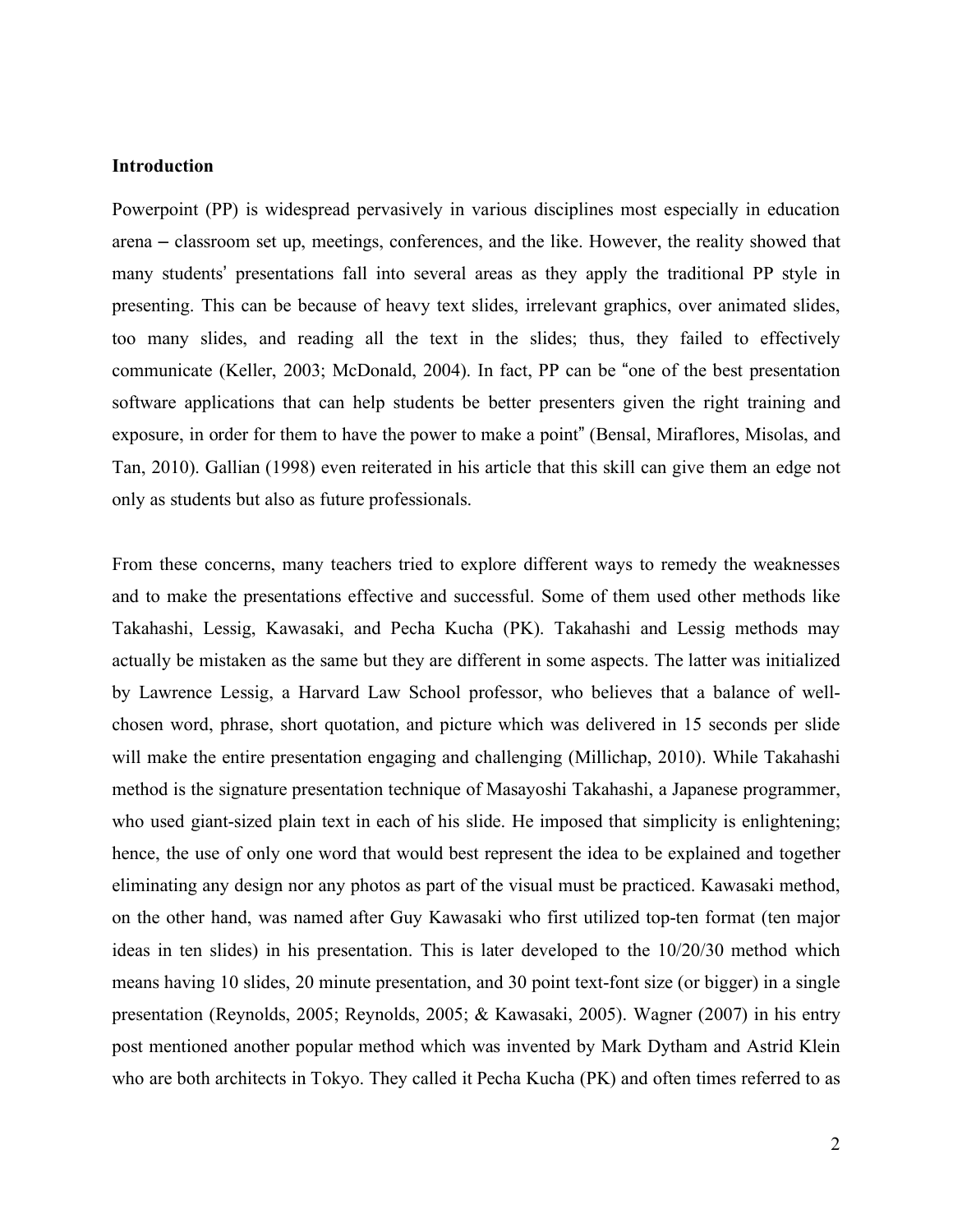20x20 presentation because of word/image and time restrictions.

In this PK method, the presenter is still using PP or any other slide wares but s/he is only allowed to utilize 20 slides (with ONE image or word per slide) and each slide should automatically go to the next slide every after 20 seconds. Strictly speaking, the entire presentation can only last for 6 minutes and 40 seconds. This forces novice speakers to prepare ahead of time and make sure that their points are pithy and their slides are economical.

Since this method originated from Japan, Pecha Kucha is a Japanese word which means "the sound of conversation" or "chit chat". This interesting presentation format is an apt challenge to make the entire PP presentation liberating, retaining, and engaging both for the presenter and the audience. Thus, this will break the "fatigue" of the "perfunctory and … disengaging classroom experience" (Edwards, 2010). Indeed, PK is a possible solution to the "death-by-PowerPoint" problem (Jones, 2009). Edwards accentuated that

…the basic constraint of 20 slides each lasting 20 seconds adds "zip" to any student presentation. 20 seconds is a marvelous amount of time, 1/3 of a minute. Enough time to make a solid point, but not enough time to drone on and on about any point. It forces concision in speaking, and that need to be concise has a corollary effect on the audience: it forces the listener to be more active. I also think that 20 slides is just about the right amount (not too few and not too many) to get a solid grasp (or at least a meaningful gleaning) of a topic.

Notably, speakers who use PK method wherein each slide contains only an image and is accompanied with consistent verbal explanation are said to become successful in their objectives to stimulate their creativity, enhance their communicative skills, and gain audience's attention (Savoy, Proctor, & Salvendy, 2009; Tangen, Constable, Durrant, Teeter, Beston & Kim, 2011). Also creativity comes in choosing the right image for the explanation; thereby, learning to explain things that would best fit the topic and the picture flashed on the slide. Moore and Watson (2010) added that the speakers also learned to focus only on the main points and discuss on a quick rate. In this manner, they learned to distill the information they would present and lessen the chance of redundancy. Hence, the speakers became adept in maximizing his time and simultaneously became skilled in using gaps. As they interspersed the text-based slides between the image-based slides, one can say that s/he performed a high level of intellectual performance.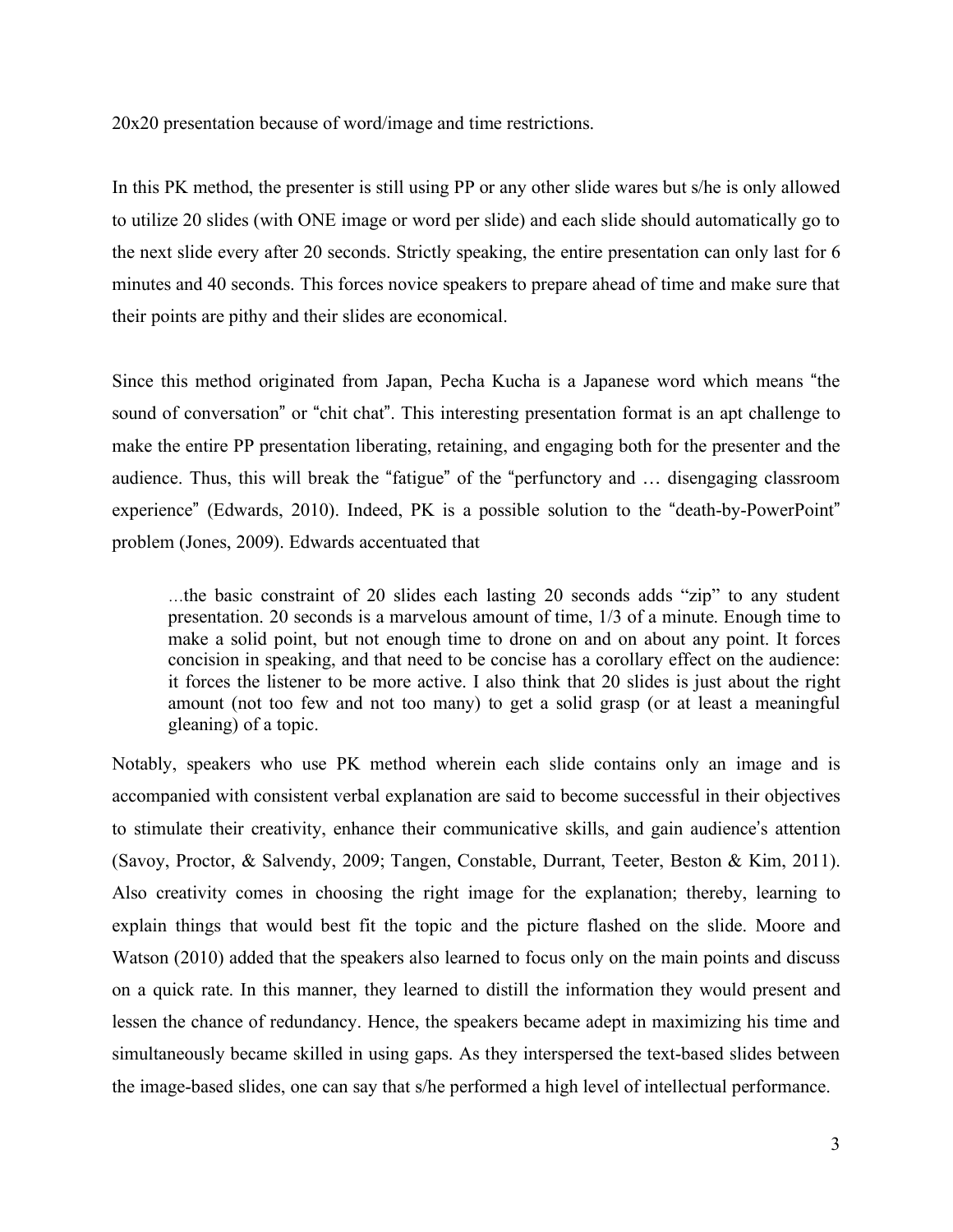PK can develop critical thinking which does not only benefit the speakers but also the audience. Through a competent picture and concise explanation, audiences' interest and retention can increase. This style can make the audience easily keep track of the discussion's flow, steadily remember the content and delightfully listen to a presentation. Additionally, the audience has to apply a higher order thinking skill by synthesizing what was explained and presented by the speaker since the speaker has limited time to feed the listeners the information needed.

In De La Salle University-Manila, undergraduate students enroll in Speech and Communication (SPEECOM) class, the third in a series of required general education English courses. This course is expected to train the students become effective speakers and attentive listeners. However, there was no specific point in the curriculum where Powerpoint presentation is given importance because it is commonly believed that students already possess the knowledge and skills necessary to create a meaningful presentation regardless of having taken the SPEECOM course or not. The researchers hope that this can be a helpful step to prepare the students for more demanding presentation requirements in the future.

To shed further light in this aspect, this paper then attempts to discover the effectivity of PK method to the speakers and listeners. This paper seeks to answer the following questions:

- 1. Can PK be an effective solution to the common problems in students' classroom presentations (e.g. text-heavy slides, etc.)? What are the benefits of PK for the students/presenters?
- **2.** What problems does the PK method pose to the students/presenters?

## **Methodology**

## *Materials*

This study used the video-taped presentations and Power Point materials prepared by SPEECOM students for their informative speech presentations. The Power Point materials was based on the premise that the Pecha Kucha method will be used. There was also the premise that a computer, a software program and downloaded materials from the Internet will be utilized in its preparation.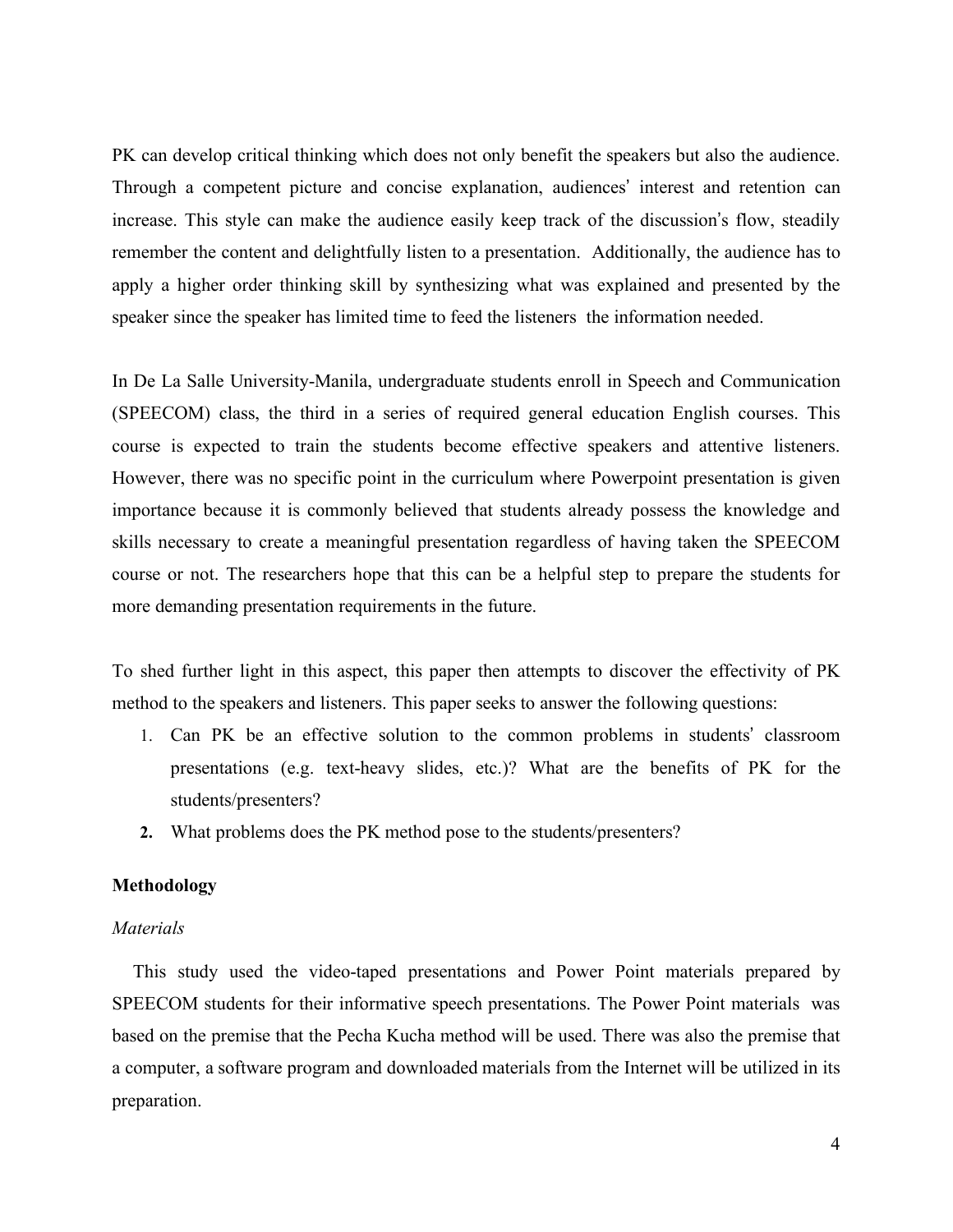#### *Instruments*

The researchers used a rubric for evaluating informative speech presentations from the module recommended by the English department "Keys to Effective Public Speaking" by Plata et al. Each presenter was evaluated by their peers and by their SPEECOM teacher. The researchers likewise created a self-evaluation form for each presenter to fill out after delivering his/her informative speech.

#### *Participants*

39 students from one SPEECOM class during Term 3 of SY 2010-2011 were the respondents for this research. These was a mixed group of students from the different colleges in DLSU-Manila.

Originally the number of respondents was 40; however, one student respondent's data was invalidated due to incomplete documents. The student did not submit the peer evaluation form.

## *Procedure*

At the beginning of the Term, the students were informed that one of the major requirements of the course is an informative speech presentation. They were likewise informed that PK method of presentation will be used for their speech presentations. The teacher delivered a lecture on the nature and method of PK method and did her own demonstration of a PK speech presentation.

To prime the students for their PK presentation, the teacher made them go through a series of impromptu speeches in order for the students to gain confidence in speaking before an audience. Aside from this, the students were given a total of two weeks to prepare for their informative speech presentation. This two-week preparation included the topic proposal and approval, outline preparation and revision, consultations and the discussion of the rubrics. The order of student presenters for each scheduled videotaping day was determined through the drawing of lots.

The informative speech presentation lasted for five consecutive sessions with each session featuring eight presenters. Each presentation lasted 6 minutes and 40 seconds. Each presentation was videotaped by the technician in the University's Speech Laboratory. Each presenter was simultaneously evaluated by the teacher and 8-10 other peers. A week after the presentation, the presenters were required to view their presentation and then answer the self-evaluation form (See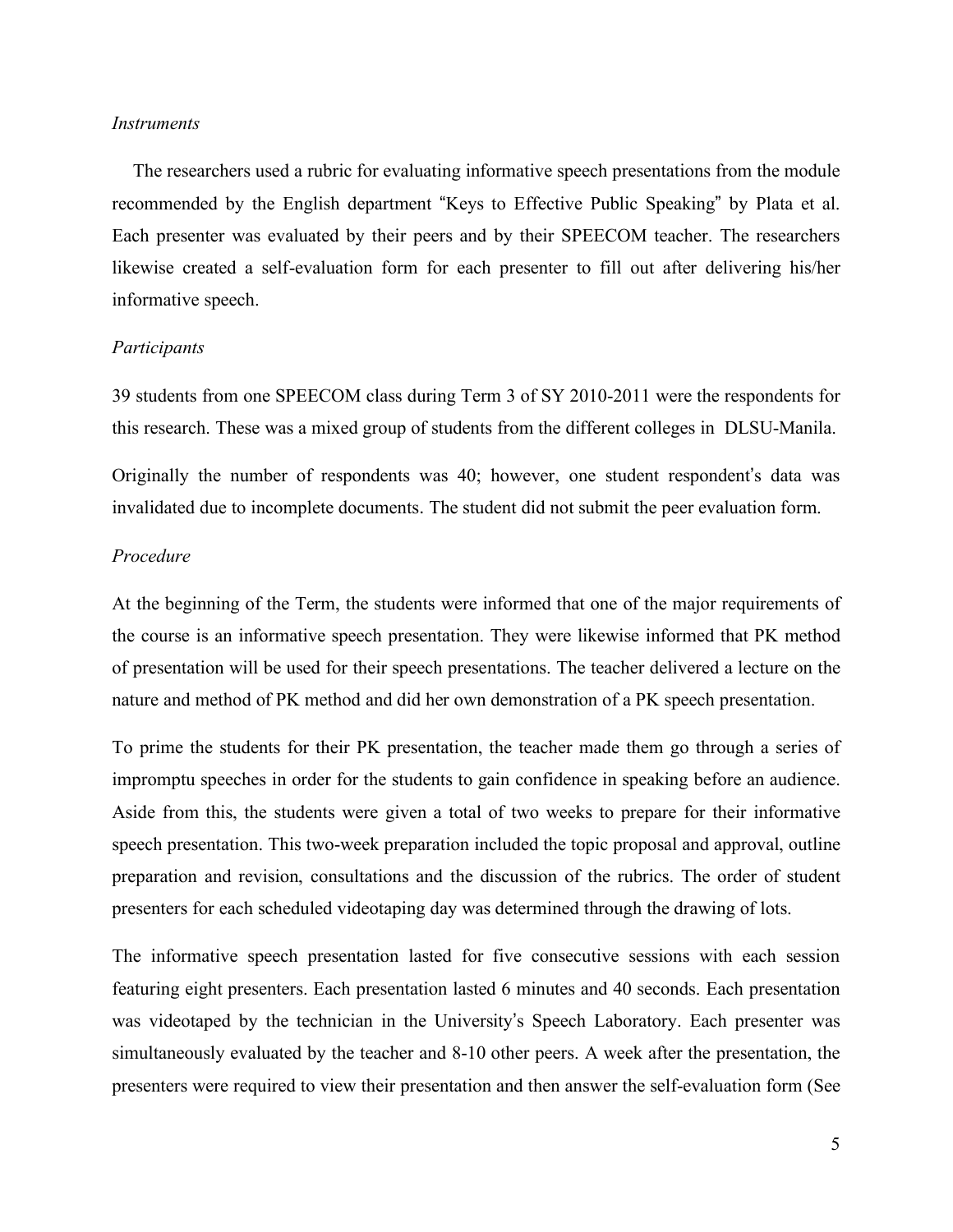Appendix). They were requested to attach on their self-evaluation form a stub issued by the technician in the Speech Laboratory as proof that they viewed their presentation.

## *Analysis Procedure*

To answer the first research question concerning the efficiency of PK in addressing common presentation problems, the researchers classified and tallied all the responses pertaining to the benefits of PK as listed by the student presenters in their self-evaluation forms. Their ratings for the PK method were likewise tallied to ascertain if they deem it efficient. To triangulate the findings, the researchers collected the teacher's evaluation as well as those from the peers. The overall ratings from these evaluations were classified according to the standard university grading system. The purpose of this step is to determine if the audience would validate the student presenters' perceptions of PK's efficiency as a presentation method.

To answer the second research question concerning the problems encountered in using the PK method of presentation, the researcher again classified and tallied all the responses pertaining to problems encountered in PK as listed by the student presenters in their self-evaluation forms. To triangulate these findings, the researchers once again referred to the teacher and the peer evaluation forms. This time, instead of tallying the overall scores given by the teacher and the peers, the comments (specifically the suggestions and improvement areas sections) were classified and tallied. This step serves to crosscheck the self-reported problems against the observations of the general audience.

## **Results and Discussion**

*A. PK as an Effective Solution to the Common Problems in Students' Classroom Presentation and as a Favorable Method for the Student Presenters*

| Rating           |       |
|------------------|-------|
| Highly effective | 33.33 |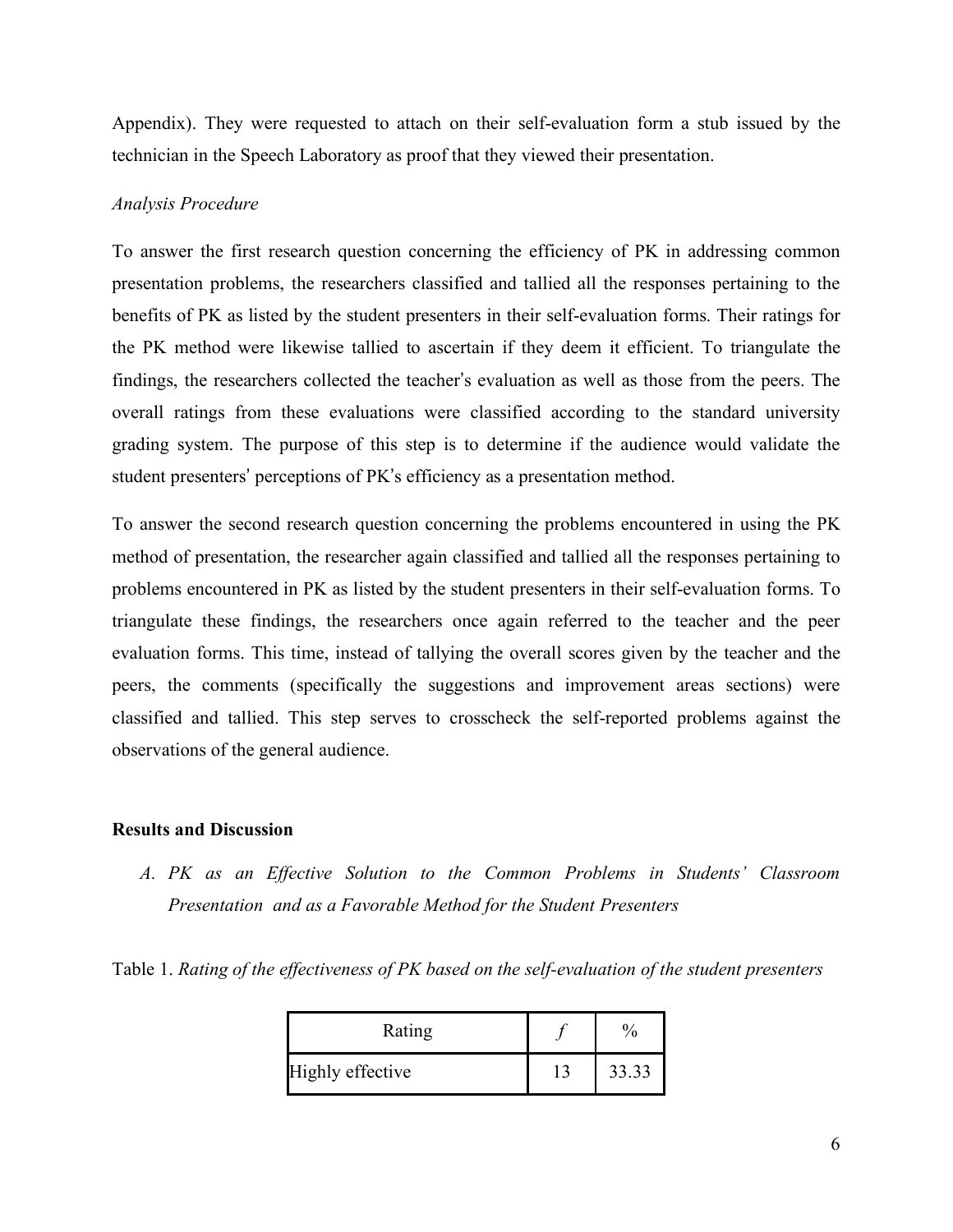| Moderately effective | 21 | 53.85 |
|----------------------|----|-------|
| Reasonably effective |    | 12.82 |
| Slightly effective   |    |       |
| Ineffective          |    |       |
| Total (N)            | 39 | 100   |

Table 2. *Teacher and Peer Evaluation of the Students' Presentations*

| Rating                    | Teacher<br>Evaluation |               | Peer<br>Evaluation |                |
|---------------------------|-----------------------|---------------|--------------------|----------------|
|                           |                       | $\frac{0}{0}$ | f                  | $\frac{0}{0}$  |
| 4.0 (97-100) Excellent    | $\theta$              | $\theta$      | $\theta$           | $\theta$       |
| 3.5 (93-96) Superior      | $\overline{2}$        | 5.13          | 13                 | 33.33          |
| 3.0 (89-92) Very Good     | 10                    | 25.64         | 18                 | 46.15          |
| 2.5 (85-88) Good          | 15                    | 38.46         | 8                  | 20.51          |
| 2.0 (80-84) Satisfactory  | 8                     | 20.51         | $\theta$           | $\theta$       |
| 1.5 (75-79) Fair          | $\overline{4}$        | 10.26         | $\theta$           | $\theta$       |
| 1.0 (70-74) Passed        | $\theta$              | $\theta$      | $\theta$           | $\theta$       |
| 0.0 (69 and below) Failed | $\theta$              | $\theta$      | $\overline{0}$     | $\overline{0}$ |
| Total $(N)$               | 39                    | 100           | 39                 | 100            |

The researchers wanted to determine if the overall satisfactory rating extends to the assessment of the teacher as well as of the peers. Thus, Table 2 exhibits the teacher and the peers' evaluation of the speech presentations of the student presenters. This table clearly does affirm the student presenters' favorable ratings for the PK method of presentation in Table 1. Generally, the teacher seems to be stricter with the evaluation, giving the majority (38.46%) a *Good* rating which ranges from 85-88%, while the peers viewed the majority (46.15%) of the presentations as high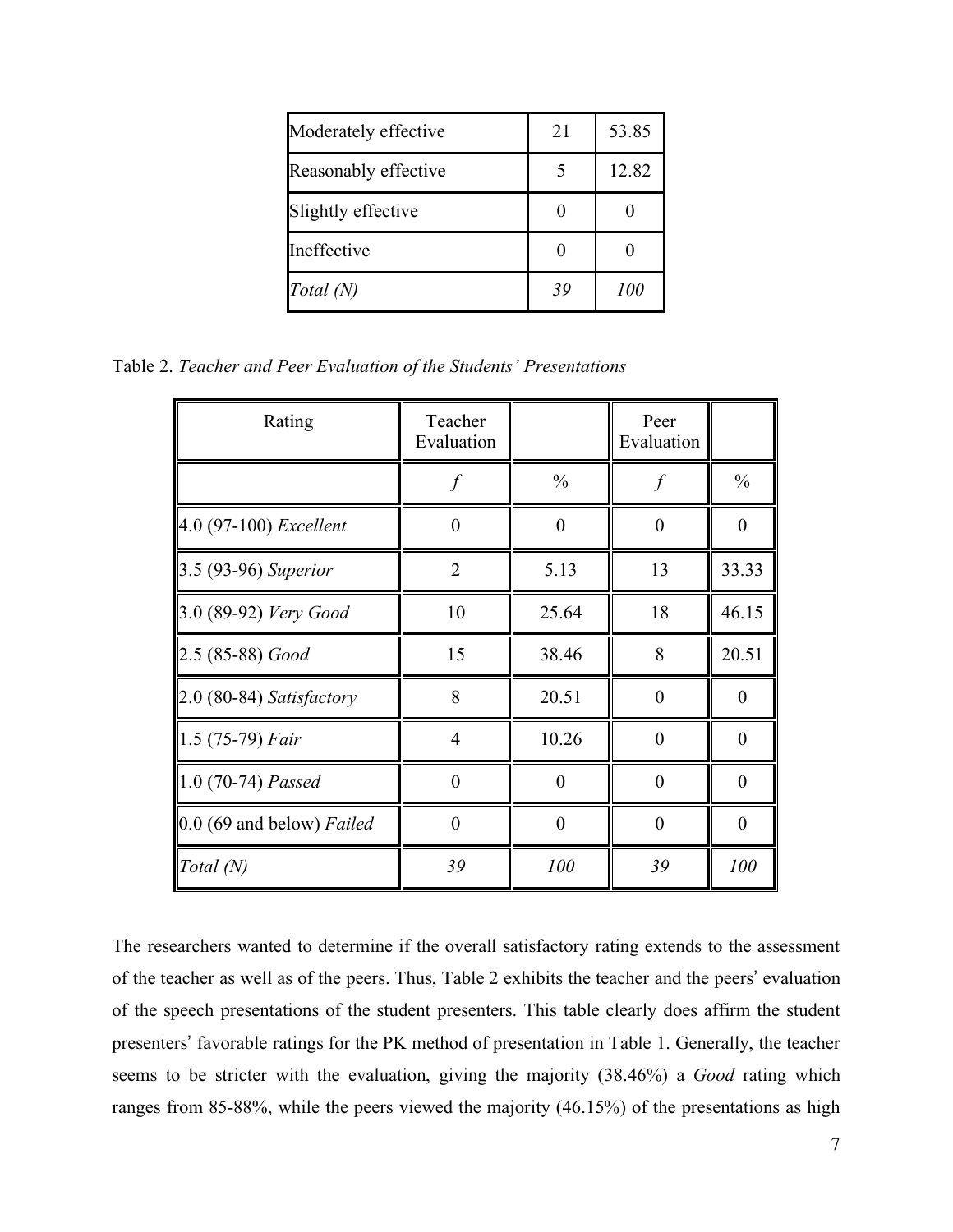as *Very Good* which ranges from 89-92%. But either way, these assessments are valuable to the student presenters in general. In fact, not one presentation clung to the low-achieving *Passed*  rating nor has fallen to the *Failed* rating; the lowest rating made by the teacher was *Fair* (which is not a bad rating and only for a mere 10.26% of the group), while the lowest rating for the students was a still favorable *Good*.

|  |  | Table 3. Benefits of PK based on the Self-evaluation of the student presenters |  |  |
|--|--|--------------------------------------------------------------------------------|--|--|
|--|--|--------------------------------------------------------------------------------|--|--|

| <b>Benefits</b>                                                                                                                                                                                                                                                                                                                                                                                   | $\boldsymbol{f}$ | $\frac{0}{0}$ |
|---------------------------------------------------------------------------------------------------------------------------------------------------------------------------------------------------------------------------------------------------------------------------------------------------------------------------------------------------------------------------------------------------|------------------|---------------|
| <b>Improved organization</b><br>(The Powerpoint served as an outline; the pictures served as hints or prompts<br>to the speaker and as guides to the audience; the speakers no longer felt<br>"lost"; it allowed a better and easier flow of the discussion; it helped make<br>the presentation more organized)                                                                                   | 21               | 53.85         |
| <b>Developed time-consciousness</b><br>(PK helped the speakers adjust the pacing of their speeches; it helped the<br>students learn the importance of right timing – speech must coincide with the<br>pictures presented; it help speakers maximize the very exact time allotted to<br>their presentation.)                                                                                       | 14               | 35.90         |
| <b>Improved summarizing skills</b><br>(PK required the students to explain ideas briefly, be direct to the point when<br>explaining, keep things short yet meaningful, be more careful with word<br>choice – concise and precise language only, highlight major ideas and delete<br>trivial details, and even select appropriate photos that represent or condense<br>complex ideas or concepts.) | 13               | 33.33         |
| <b>Promoted discipline</b><br>(PK challenged the students to truly prepare before the speech, plan each<br>slide carefully, familiarize one's self with the pictures, value time<br>management, handle time pressure, and stick to the time limit, etc.)                                                                                                                                          | 11               | 28.21         |
| <b>Increased spontaneity</b><br>(PK kept speakers alert and snappy; it allowed room for improvisation $-$<br>practice adlib; it challenged speakers to think faster and express their<br>thoughts well; it helped the students avoid reliance on memorizing speeches.)                                                                                                                            | 8                | 20.51         |
| <b>Increased confidence</b><br>(PK helped reduce speaker anxiety; there's no time to be nervous; it<br>challenged the students to adopt a better composure while presenting.)                                                                                                                                                                                                                     | 6                | 15.38         |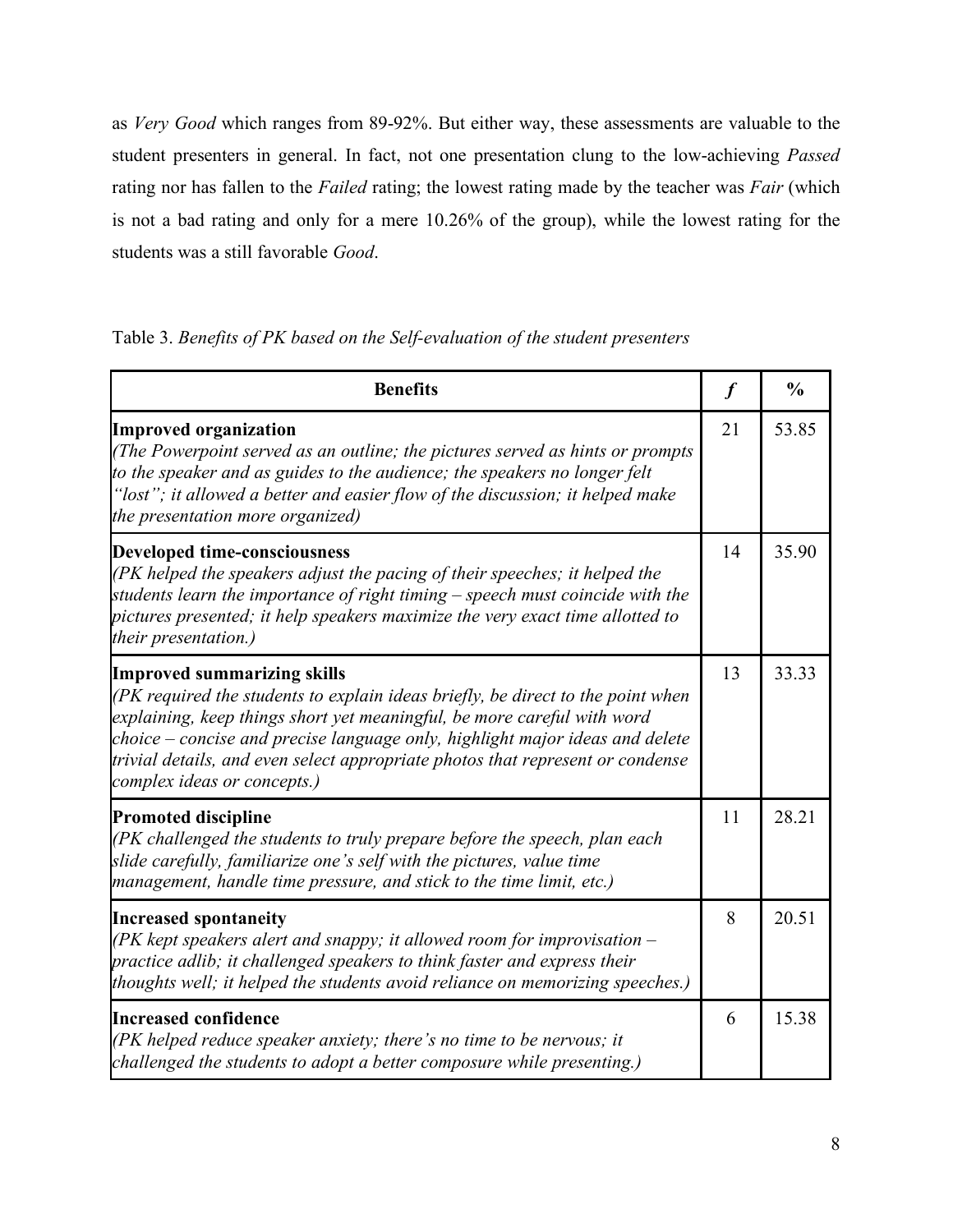| Provided a unique public speaking experience<br>$(PK \leq R)$ and more interesting, more fun, and different public speaking<br>experience.)                                                                                                                                | 6 | 15.38 |
|----------------------------------------------------------------------------------------------------------------------------------------------------------------------------------------------------------------------------------------------------------------------------|---|-------|
| <b>Facilitated better focus</b><br>(PK forced the students to discuss only the essential and relevant<br><i>information.)</i>                                                                                                                                              | 5 | 12.82 |
| <b>Removed minor concerns</b><br>$(PK$ did not require presenters to press any keys while delivering their<br>speeches.)                                                                                                                                                   | 3 | 7.69  |
| <b>Encouraged creativity</b><br>$(PK$ encouraged the students to prepare eye-catching presentations (carefully<br>choosing the pictures to be included); it challenged students to be more<br>creative in their approach on how to explain and describe ideas/information) |   | 7.69  |
| Challenged critical thinking                                                                                                                                                                                                                                               |   | 2.56  |

*Note: The ideas written inside the parenthesis per category came from students' evaluation. The researchers decided to include these ideas because they serve as a guide for them to write the discussion; hence, the readers of this research may also find this helpful.*

Table 3 shows the list of benefits of using the PK method of presentation as narrated by the student presenters themselves in their post-speech reflection essays. One key finding in this table is that more than half of the group (54%) noted an improved organization of ideas in their speech presentation. The images featured in their slidewares served as prompts to the speakers, allowing them to feel less "lost." These images likewise acted as guides to the audience so they may keep track of the flow of the ideas of the presenters.

With both claimed by at least a third of the group, the benefit of more developed timeconsciousness (34%) and improved summarizing skills (33%) (the second and third highestrating benefits respectively) are actually closely related. The students recognize the highlyprecise nature of PK, with each slide shifting to another after exactly 20 seconds. Hence, they feel that the PK method truly challenged them to be extra-keen with the time and especially alert in monitoring their overall speech pace. They realize the need to maximize that 20-seconds-perslide format, so they are also at once challenged to be direct to the point, choosing the most concise yet meaningful means of explaining their ideas.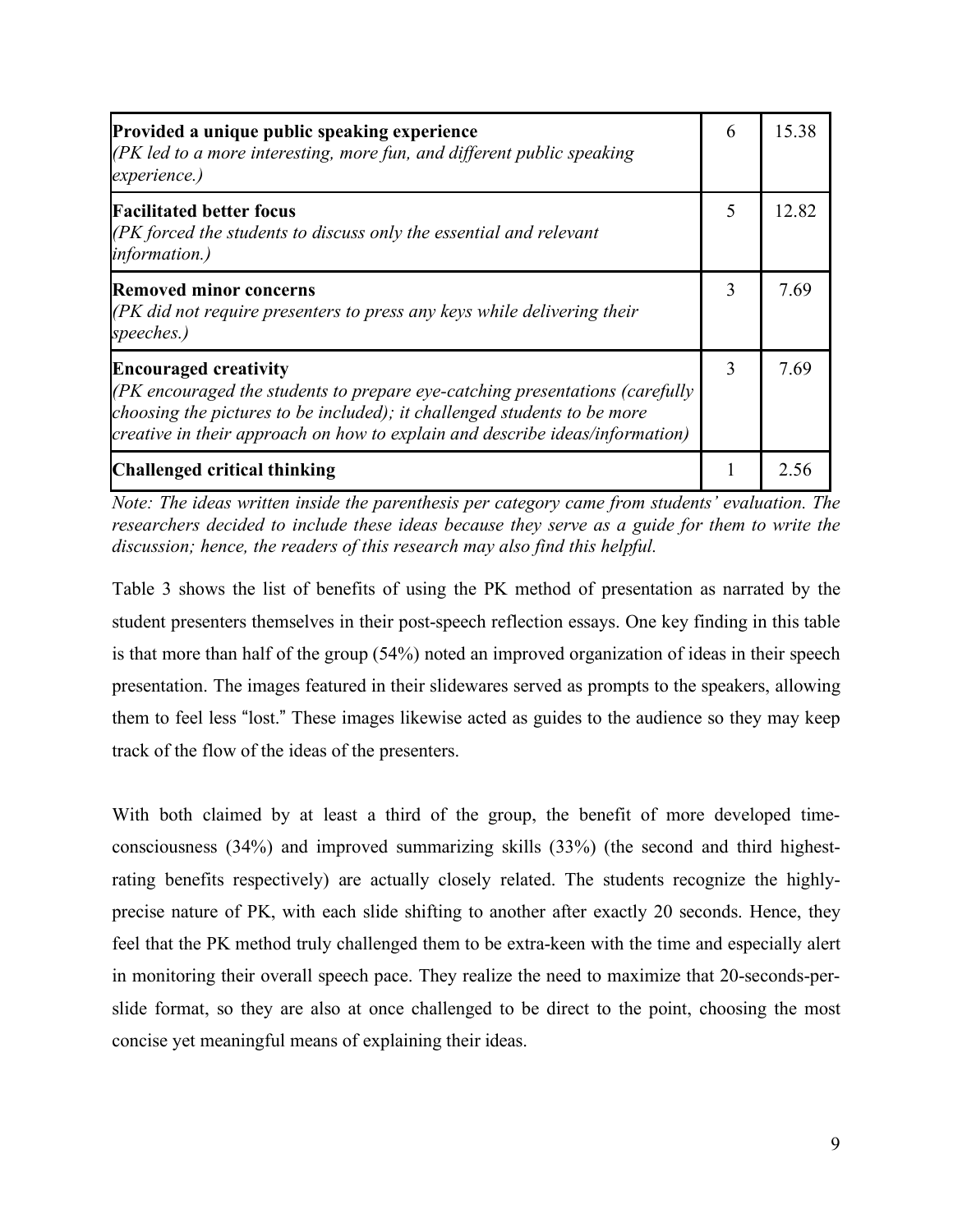Another interesting result shown in this table is the professed improved discipline of nearly a third (28%) of the total student presenters. Given such a "rigid" method of presentation, the students felt compelled to honestly prepare: first, to carefully choose the appropriate pictures that will accurately convey their intended messages, instead of just haphazardly copying and pasting whole paragraphs onto the slides; and second, to genuinely rehearse the whole speech (together with the prepared slideware) to familiarize themselves with the flow and the pacing of the speech. This kind of preparation is indeed a welcome improvement from the previous informative lectures where students just "wing it."

Curiously, out the 39 student presenters, only one acknowledged the potential benefit of the PK method in challenging the speaker's critical thinking. Most of the participants were perhaps more focused on the positive effects of the method on the *delivery* of their speech (e.g. moderate pacing, better visuals, improved overall confidence or composure), overlooking impact of PK in fostering critical thinking in their speech *content*.

It may also be noted that improvements in the delivery are more readily visible, hence adding to their higher frequency of reference in the student reflections. However, based on the researchers' analysis, even if not fully recognized, critical thinking may very well have been a key variable that was challenged in PK method of presentation. According to Verderber (2000), public speaking inherently enhances critical thinking as it encourages speakers to learn and apply thinking skills in the preparation, execution, and even reflection of speeches. In PK method, the different stages such as defining concepts, gathering data, organizing information, and synthesizing all of these are somehow intensified. The students' own admission of getting more finicky in selecting their visuals as well as being more particular with their word choice (in the process of summarizing ideas) already manifest the seeds of critical thinking. Moreover, the careful, strategic planning of their speeches (i.e. what to focus on, which ideas to include/exclude, how to sequence/organize the details) in order to adhere to the strict demands of PK method likewise heavily rely on the skill of thinking critically. This variable though was not readily recognizable to the students when they were reflecting on the benefits of PK method. Still, for the researchers, the lack of reference to critical thinking does not necessarily preclude its actual effective application.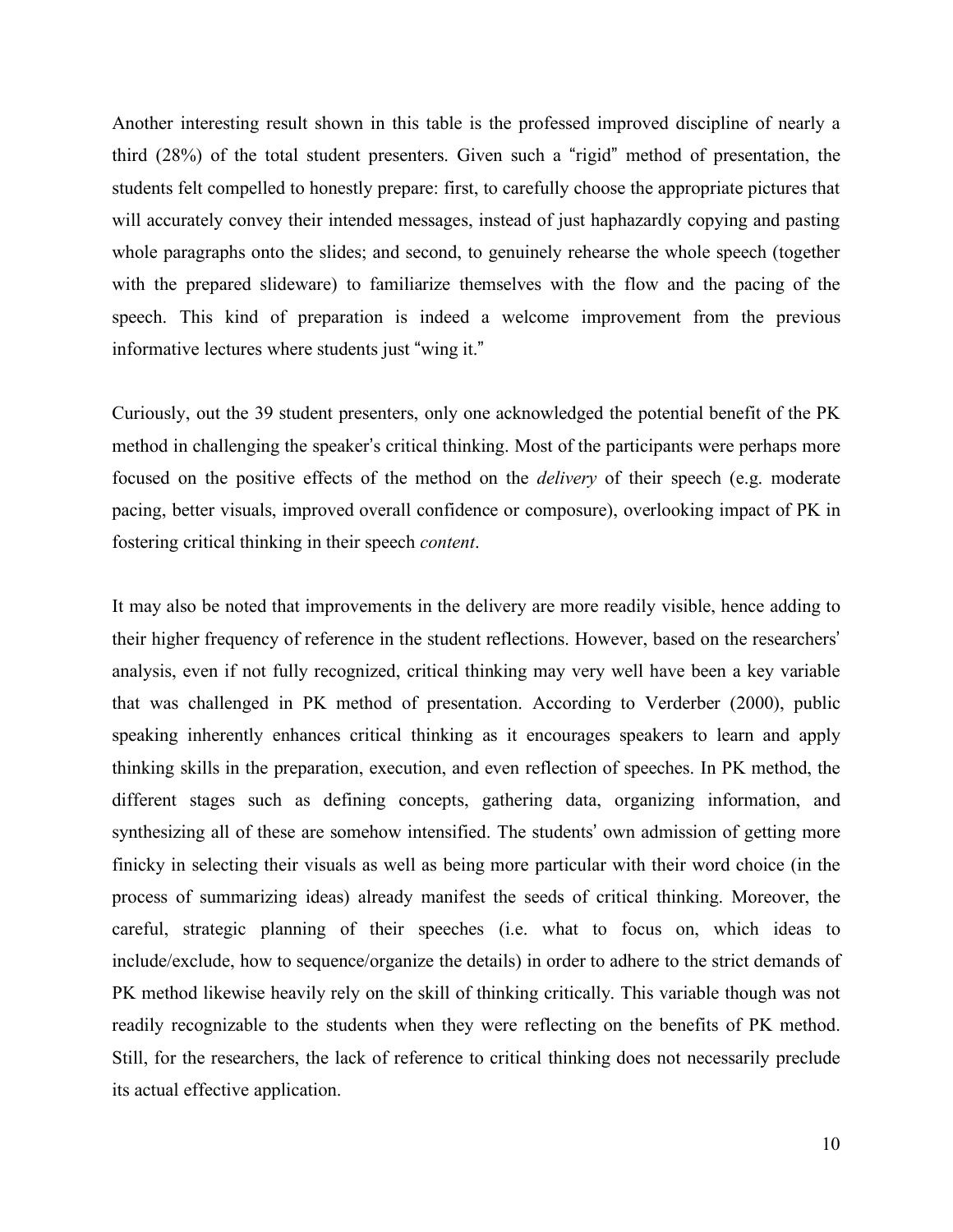Overall, Table 3 displays a long list of important benefits of PK method in delivering informative speeches. It is thus not quite surprising that Table 1 shows the students' overwhelming appreciation towards this particular method. No student presenter considered it ineffective; a large majority considered PK method moderately effective (54%) to highly effective (33%).

Considering the results shown in Tables 1-3, the researchers may answer that PK seems to be an effective solution to the common problems in students' classroom presentations as noted by Wagner (2007) and Klentzin et al. (2010). The student presenters themselves have acknowledged the numerous benefits that are truly essential in public speaking. Furthermore, the audience seems to have found the presentations satisfactory.

However, since PK method of presentation poses new and rigid conditions, new problems and issues have likewise surfaced and challenged the student presenters. Table 4 below features a list of the common problems reported by the student presenters in using PK method of delivering their informative speeches.

# *B. The Problems PK Method Pose to the Student Presenters*

Table 4. *Common problems encountered using PK method of presentation (based on the Self-Evaluation of the student presenters)*

| Common Problems                                                                                                                                                                                                                                                                                                                                                                                         |    | $\%$  |
|---------------------------------------------------------------------------------------------------------------------------------------------------------------------------------------------------------------------------------------------------------------------------------------------------------------------------------------------------------------------------------------------------------|----|-------|
| Timing<br>$  $ (It is difficult to stick to the 20 seconds per slide; some key points were missed;<br>some speakers were "left behind"; some had to talk faster, thus compromising<br>the quality of the delivery; some had nothing left to say but the presentation<br>$\vert$ was still flashing the same image; synchronizing the images and the speech<br>$ proved\ to\ be\ a\ major\ challenge.$ ) |    | 94.87 |
| Summarizing Ideas<br>If $\frac{d}{dt}$ was difficult to condense or limit all the information in just 20 seconds per<br>slide.)                                                                                                                                                                                                                                                                         | 11 |       |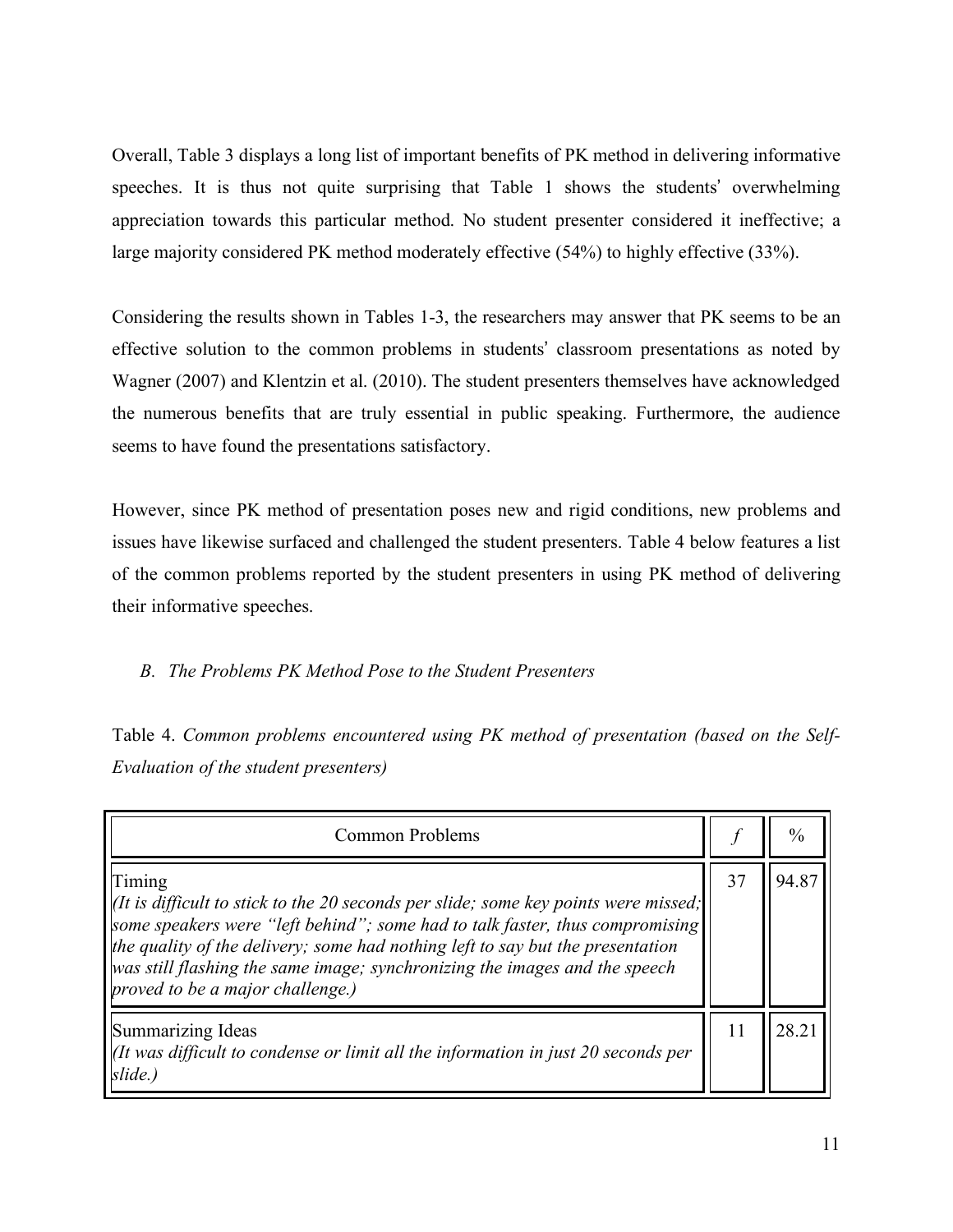| Nervousness<br>(The pressure of delivering a timed speech led to stuttering, code-switching,<br>and even face-twitching; some ended up having mental block moments)                                                                        | 9              | 23.08 |
|--------------------------------------------------------------------------------------------------------------------------------------------------------------------------------------------------------------------------------------------|----------------|-------|
| Fluidity of the presentation<br>It was difficult to transition from one idea to the other; it was also difficult to<br>monitor the slide changes; there were some uncomfortable silences and gaps<br>at some points in the presentations.) | 5              | 12.82 |
| Creating/Designing the Powerpoint presentation, specifically choosing<br>appropriate pictures<br>(The graphics had to be relevant and at the same time creative.)                                                                          | $\overline{4}$ | 10.26 |
| Familiarity with the topic<br>(The lack of texts in the slides made it difficult to remember the key points to<br>be discussed in each slide; it may also be due to some last minute change in<br>the topics.)                             | 3              | 7.69  |
| None                                                                                                                                                                                                                                       |                | 2.56  |

*Note: The ideas written inside the parenthesis per category came from students' evaluation. The researchers decided to include these ideas because they serve as a guide for them to write the discussion; hence, the readers of this research may also find this helpful.*

Table 4 shows that for the majority of the respondents, timing was the most encountered problem in using PK method. The 20 seconds exposure per slide contributed to the difficulty in pacing the speech and in synchronizing the explanation with the image on the slide. This problem often left presenters with nothing to say in-between slide transitions or at times having to abruptly cut their explanations short because the visuals have moved on to the next slide. This latter tendency is connected to the second most pressing problem reported by nearly a third (28%) of the student presenters: summarizing ideas to fit 20 seconds. They found it difficult to condense the explanations of complex ideas in just 20 seconds. These top two problems coincide with the second and third benefits of PK (refer to Table 3) reported by the students.

23% of the student presenters identified nervousness as a problem in the use of PK which are manifested in speech weaknesses like stuttering, code-switching and mental block.

Table 5. *Teacher and peer comments on the common problems of the students' presentations*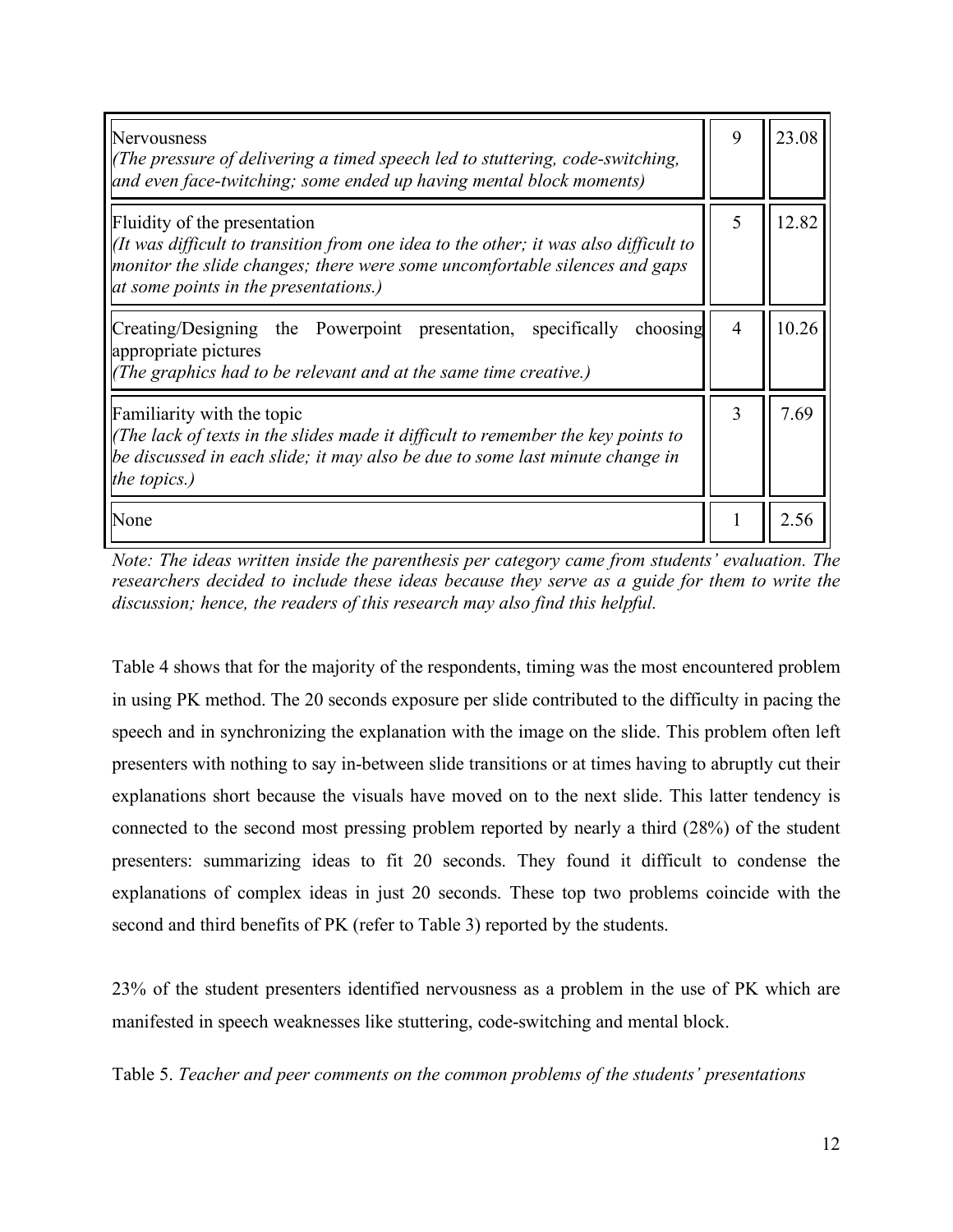| Common Problems                                   | Teacher<br>Comments |               | Peer<br>Comments |               |
|---------------------------------------------------|---------------------|---------------|------------------|---------------|
|                                                   |                     | $\frac{0}{0}$ |                  | $\frac{0}{0}$ |
| Reading too much; lack of eye contact             | 36                  | 92.31         | 33               | 84.62         |
| Awkward pauses; lack of spontaneity               | 27                  | 69.23         | 5                | 12.82         |
| Poor word choice (too informal; too<br>technical) | 8                   | 20.51         | $\overline{4}$   | 10.26         |
| Lack of confidence                                | 7                   | 17.95         | 11               | 28.21         |
| Weak voice projection/modulation                  |                     | 2.56          | 10               | 25.64         |
| Total (N)                                         | 39                  | 100%          | 39               | 100%          |

Table 5 shows that reading the speech and the lack of eye contact were the most common problems identified by the teacher and the peer evaluators (92% and 84%, respectively) in the students' presentations. For the teacher, however, the occurrence of awkward pauses and lack of eye contact (69%) were also identified as a common problem among the presentations. For the students , on the other hand, the lack of confidence and weak voice projection/modulation (28% and 25% respectively) were the other problem areas in the presentations.

# **Conclusion**

Based on the current study, PK proves to be a promising presentation method as it promotes in the student presenters a strong sense of discipline and focus, hence challenging their credibility and convincing power. It also enhances their essential language skills such as making appropriate word choice, summarizing complex ideas, and organizing ideas for coherence (logical sequencing and use of transitions).

However, it is also noted that in using PK method, there is a need for the teacher to provide students with more guided planning pertaining to its execution in terms of:

- 1. outlining the major ideas of the speech,
- 2. identifying the speech points that require pictures,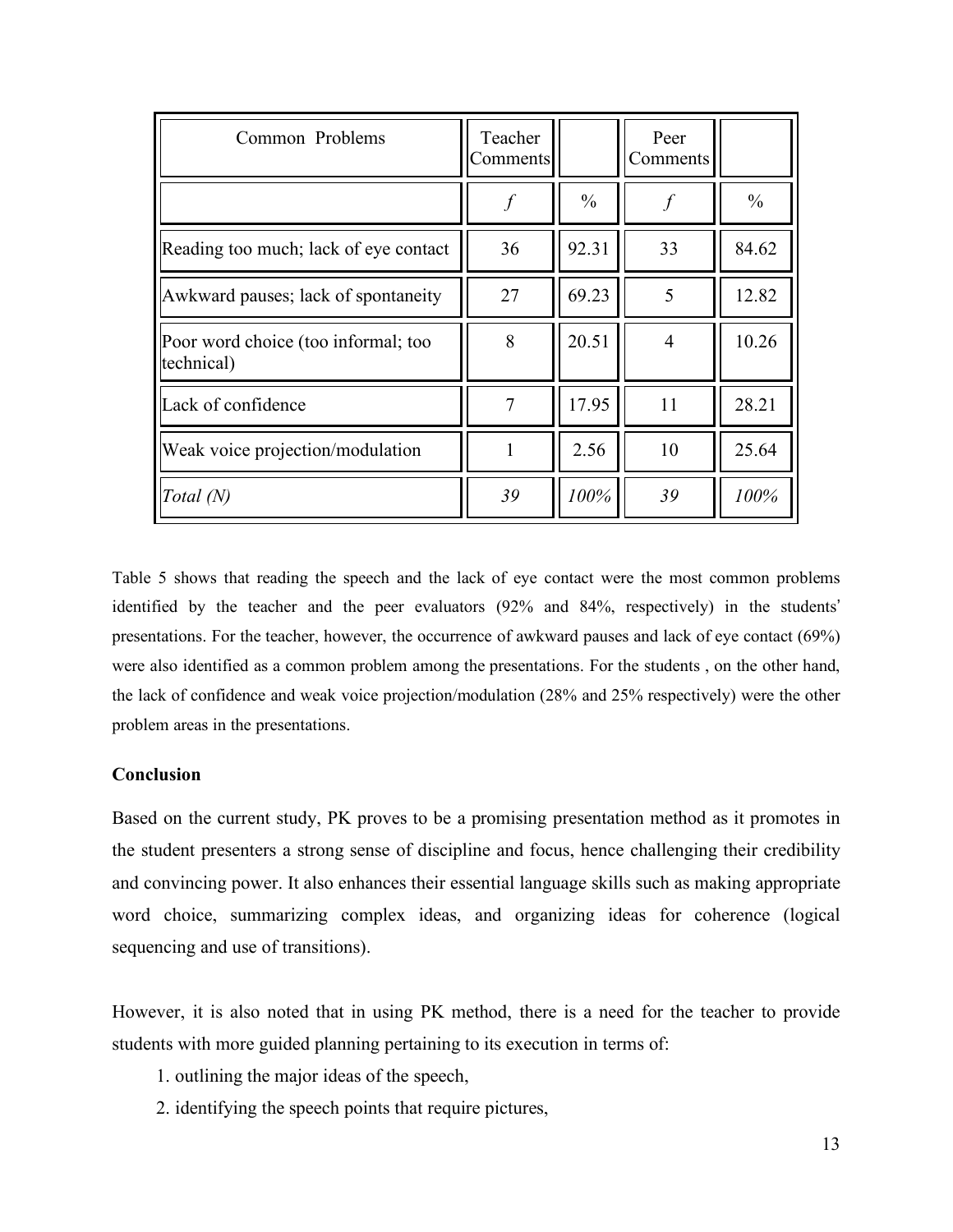- 3. selecting the appropriate pictures that would accurately and succinctly capture the speech points, and
- 4. streamlining the images to deliver a coherent speech presentation.

Along with this guided planning, more practice may be needed to fully maximize the potentials associated with the use of PK and address the reported problems (e.g. timing, transitions, etc.) encountered by the student presenters in this study.

Furthermore, since PK is not yet considered as a conventional method of speech presentation in the classroom, a customized rubric for PK presentation has yet to be developed. Without this customized PK rubric, this present study relied on a generic informative speech rubric as its assessment tool. In hindsight, this tool did not seem to adequately measure essential points that need to be evaluated in a PK presentation, such as: adherence to PK conventions (e.g. 20 slides with 20 seconds per slide, automatic shift to the next slide), the significance of the visuals (accurate, relevant, and creative), and the use transitions to connect the images into one coherent and unified discourse. It is therefore recommended that a customized rubric for PK presentation be developed for an effective assessment of the students' performance.

Despite these suggested modifications, PK method can be a creative alternative presentation method to infuse innovation and dynamism in a speech class for (but not exclusive to) university level students. PK veers away from the usual text-heavy slides, verbose and redundant speech flow that characterizes the usual speech presentations. However, given a myriad of techniques of speech presentations (e.g.), the teacher need not impose PK as the *only* method of delivering an informative speech. The ultimate concern is to equip the student presenters to be effective speakers, and based on this study, PK could indeed be one strong contender in aiding the students in delivering effective speech presentations.